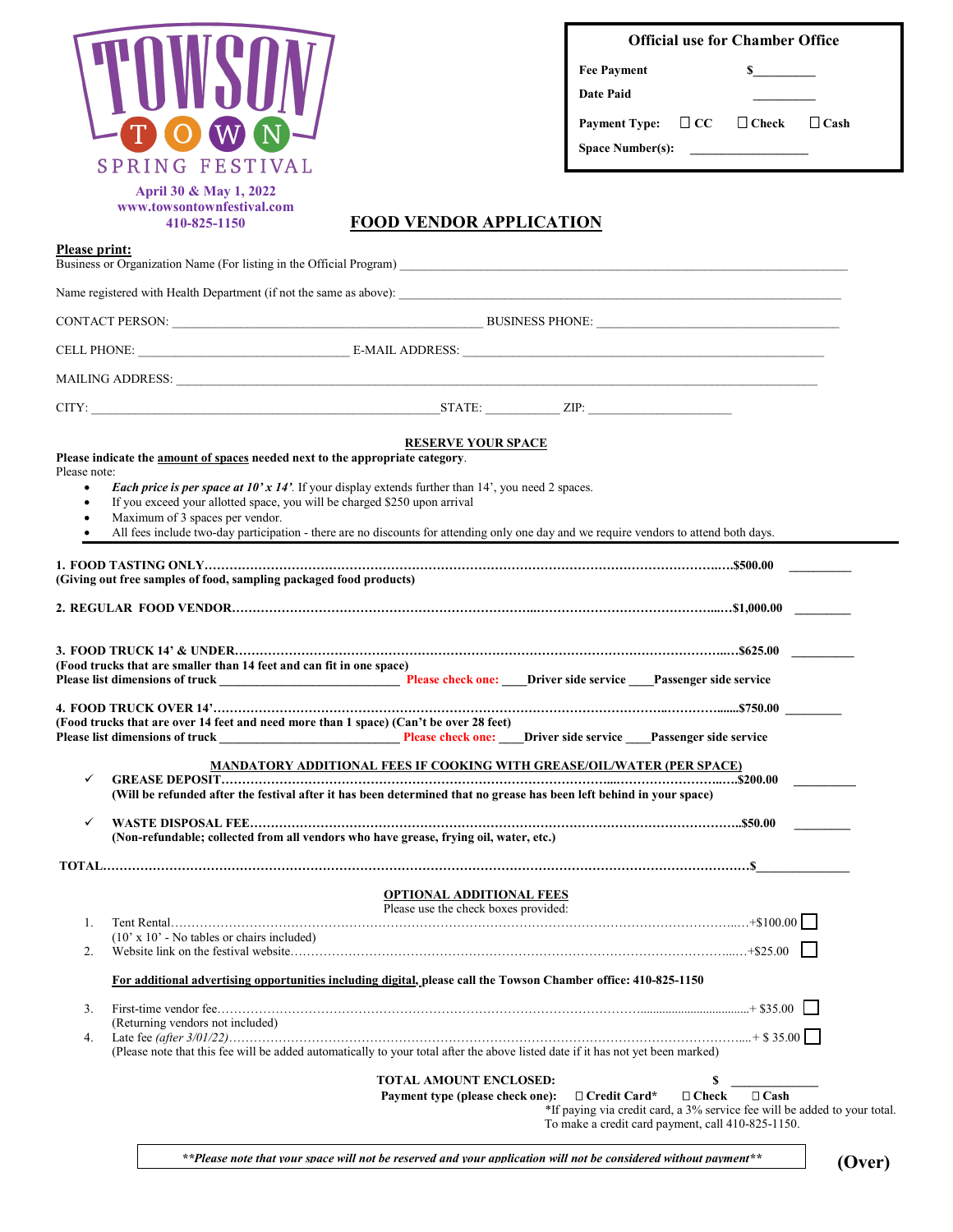

**April 30 & May 1, 2022 www.towsontownfestival.com 410-825-1150**

**\*\****No water or electric is supplied! Please bring a generator if you need power\*\**

## **LIST YOUR PRODUCTS**

To avoid duplication of vendor products, please *LIST ALL OF YOUR PRODUCTS* including any [non-alcoholic] beverages sold*.* See Conditions of the Show for important vendor information.

\_\_\_\_\_\_\_\_\_\_\_\_\_\_\_\_\_\_\_\_\_\_\_\_\_\_\_\_\_\_\_\_\_\_\_\_\_\_\_\_\_\_\_\_\_\_\_\_\_\_\_\_\_\_\_\_\_\_\_\_\_\_\_\_\_\_\_\_\_\_\_\_\_\_\_\_\_\_\_\_\_\_\_\_\_\_\_\_\_\_\_\_\_\_\_\_\_\_\_\_\_\_\_\_\_\_\_\_\_\_\_\_\_\_\_\_\_\_\_\_\_\_\_\_\_\_

**You must contact Baltimore County Environmental Health Services to secure a permit:**

Department of Health 6401 York Road, Third Floor Baltimore, Maryland 21212-2130 **Email:** [hhs@baltimorecountymd.gov](mailto:hhs@baltimorecountymd.gov?subject=Web%20Inquiry) 410-887-BCHD (2243)

PLEASE MAIL APPLICATION WITH FULL PAYMENT TO:

#### **TOWSONTOWN SPRING FESTIVAL 44 West Chesapeake Ave. Towson, MD 21204**

I, \_\_\_\_\_\_\_\_\_\_\_\_\_\_\_\_\_\_\_\_\_\_\_\_\_\_\_\_ have read, understand, and agree to abide by all rules, regulations and limitations of liability outlined in the preceding pages and Conditions of Show.

DATE: SIGNATURE:

AUTHORIZED AGENT

## PLEASE BE CERTAIN TO THOROUGHLY READ THE ATTACHED REGISTRATION RULES.

A \$50 service fee is charged for all returned checks. A \$35 late fee is charged for all applications received after March 1, 2022. You are not permitted to participate until all fees are paid.

# THANK YOU!